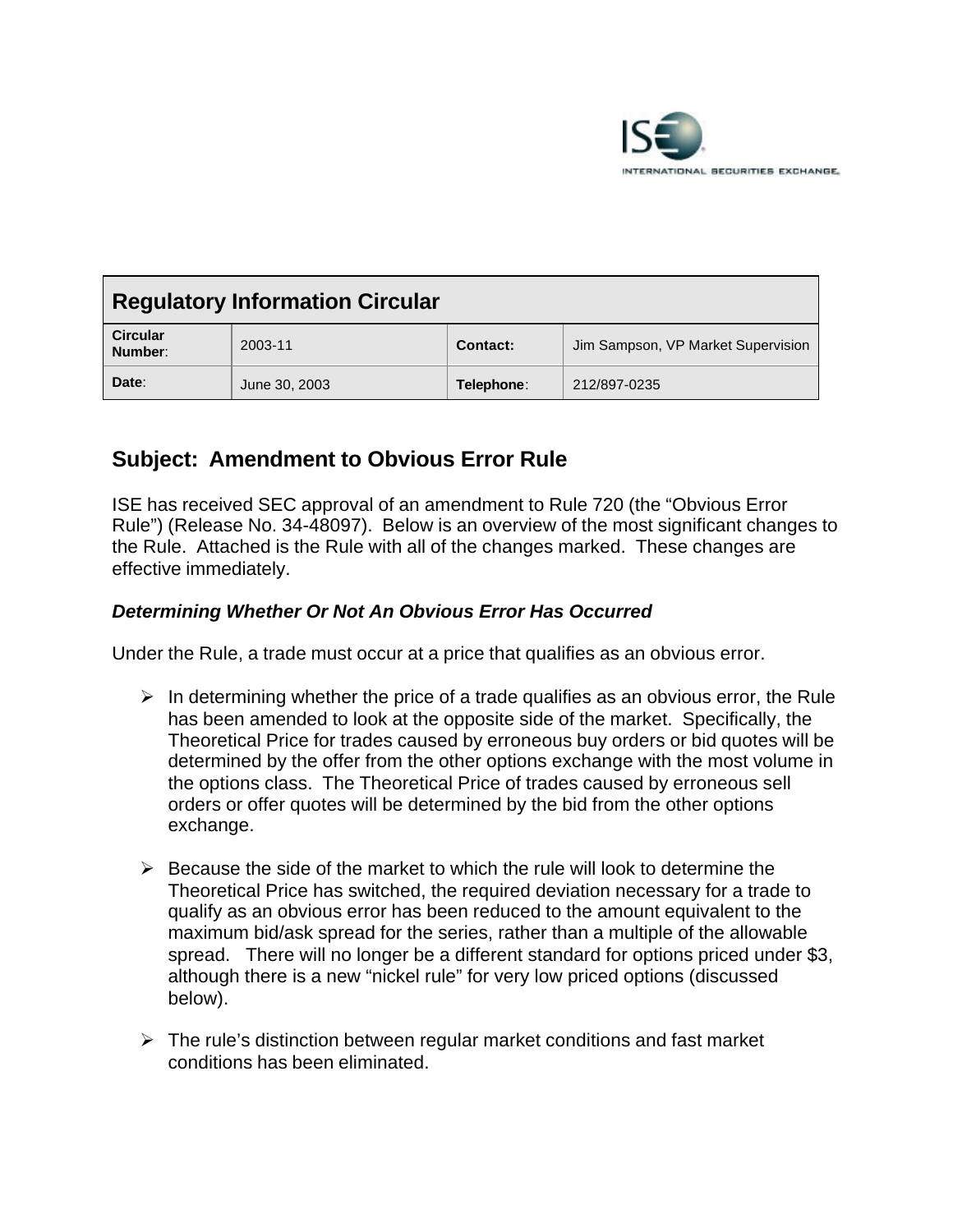## *Adjustment Prices*

Under the Obvious Error Rule, qualifying trades between two ISE market makers are adjusted by Market Control unless both parties agree to bust the trade.

- $\triangleright$  The Rule has been amended to remove consideration of which order or quote was in the market first. Instead, the same adjustment standard will be applied to all executions that qualify as an obvious error.
- $\triangleright$  The price to which Market Control will adjust trades has been amended: erroneous buy executions will be adjusted to the Theoretical Price (the offer) plus \$.15 for options under \$3, and plus \$.30 for options as or above \$3; erroneous sell executions will be adjusted to the Theoretical Price (the bid) minus \$.15 for options under \$3, and minus \$.30 for options at or above \$3.

## *The "Nickel Rule"*

The Obvious Error Rule did not contain any special criteria for executions in options with a quote of \$0 to \$.05 (no bid, offered at a nickel).

 $\triangleright$  The Rule has been amended to provide that buyers of options priced at no bid, offered at a nickel may request that their execution be busted if at least the three strike prices below (for calls) or above (for puts) in the same class were quoted no bid, offered at a nickel at the time of the erroneous execution.

Please contact me if you have any questions.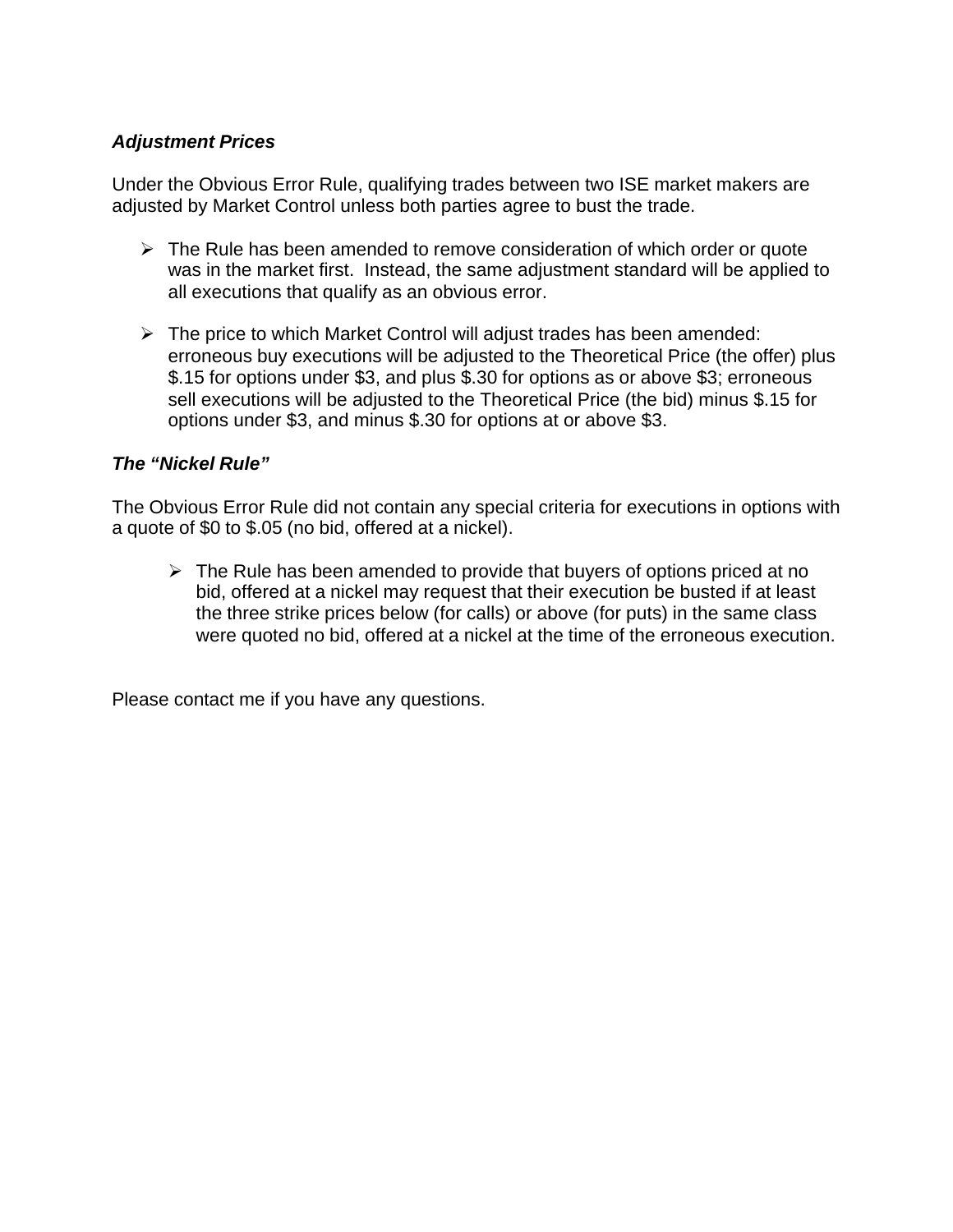### Text of the Rule Change

Underlining indicates additions; [brackets] indicate deletions.

### **Rule 720. Obvious Errors**

The Exchange shall either bust a transaction or adjust the execution price of a transaction that results from an Obvious Error as provided in this Rule.

(a) *Definition of Obvious Error.* For purposes of this Rule only, an Obvious Error will be deemed to have occurred when the execution price of a transaction is higher or lower than the Theoretical Price for the series by an amount equal to at least the amount shown below:

| <b>Theoretical Price</b> | <b>Minimum Amount</b> |  |
|--------------------------|-----------------------|--|
| Below \$2                | <u>.25</u>            |  |
| $$2$ to $$5$             | .40                   |  |
| Above \$5 to \$10        | .50                   |  |
| Above \$10 to \$20       | 80                    |  |
| Above \$20               |                       |  |

[(1) if the Theoretical Price of the option is less than \$3.00:

(i) during regular market conditions (including rotations), the execution price of a transaction is higher or lower than the Theoretical Price for the series by an amount of 35 cents or more; or

(ii) during fast market conditions (i.e., the Exchange has declared a fast market status for the option in question), the execution price of a transaction is higher or lower than the Theoretical Price for the series by an amount of 50 cents or more.

(2) if the Theoretical Price of the option is \$3.00 or higher:

(i) during regular market conditions (including rotations), the execution price of a transaction is higher or lower than the Theoretical Price for the series by an amount equal to at least two (2) times the maximum bid/ask spread allowed for the option, so long as such amount is 50 cents or more; or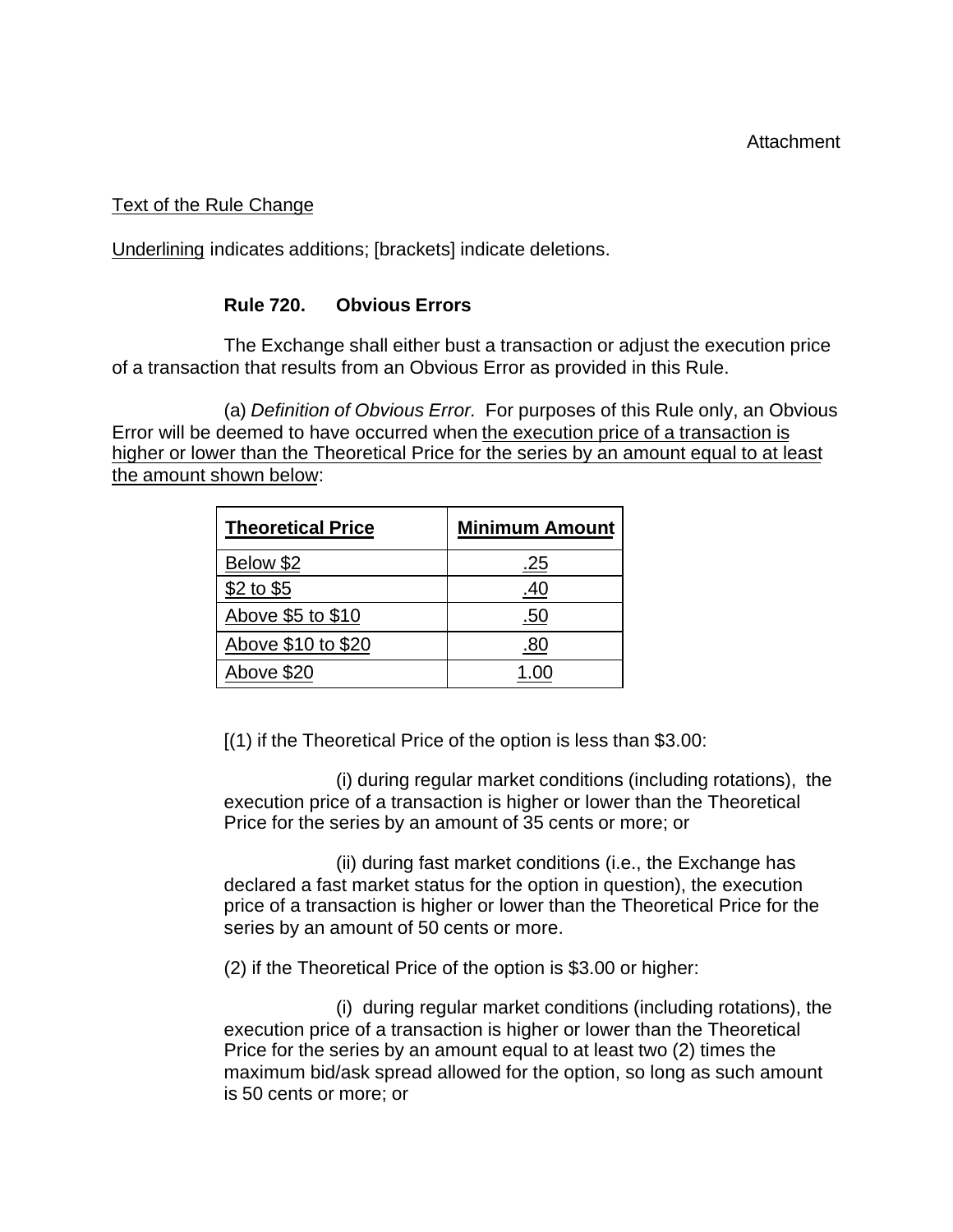(ii) during fast market conditions (i.e., the Exchange has declared a fast market status for the option in question), the execution price of a transaction is higher or lower than the Theoretical Price for the series by an amount equal to at least three (3) times the maximum bid/ask spread allowed for the option, so long as such amount is 50 cents or more.]

(b) *Definition of Theoretical Price.* For purposes of this Rule only, the Theoretical Price of an options series is:

(1) if the series is traded on at least one other options exchange, the last bid price with respect to an erroneous sell transaction, [or] and last offer price with respect to an erroneous buy transaction, just prior to the trade, [found on] disseminated by the competing options exchange that has the most liquidity in that option [as provided in Supplementary Material .02 below]; or

(2) if there are no quotes for comparison purposes, as determined by designated personnel in the Exchange's market control center ("Market Control").

[(c) *Adjustments*. Where the execution price of a transaction executed as the result of an Obvious Error is adjusted, the adjusted price will be:

(1) the Theoretical Price of the option in the case where the erroneous price is displayed in the market and subsequently executed by quotes or orders that did not exist in the System at the time the erroneous price was entered; or

(2) the last bid or offer, just prior to the trade, found on the exchange that has the most liquidity in that option as provided in Supplementary Material .03 below in the case where an erroneous price executes against quotes or orders already existing in the System at the time the erroneous price was entered.]

[(d)] (c) *Obvious Error Procedure.* Market Control shall administer the application of this Rule as follows.

(1) Notification. If a market maker on the Exchange believes that it participated in a transaction that was the result of an Obvious Error, it must notify Market Control within five (5) minutes of the execution. If an Electronic Access Member believes an order it executed on the Exchange was the result of an Obvious Error, it must notify Market Control within twenty (20) minutes of the execution. Absent unusual circumstances, Market Control will not grant relief under this Rule unless notification is made within the prescribed time periods.

(2) Adjust or Bust. Market Control will determine whether there was an Obvious Error as defined above. If it is determined that an Obvious Error has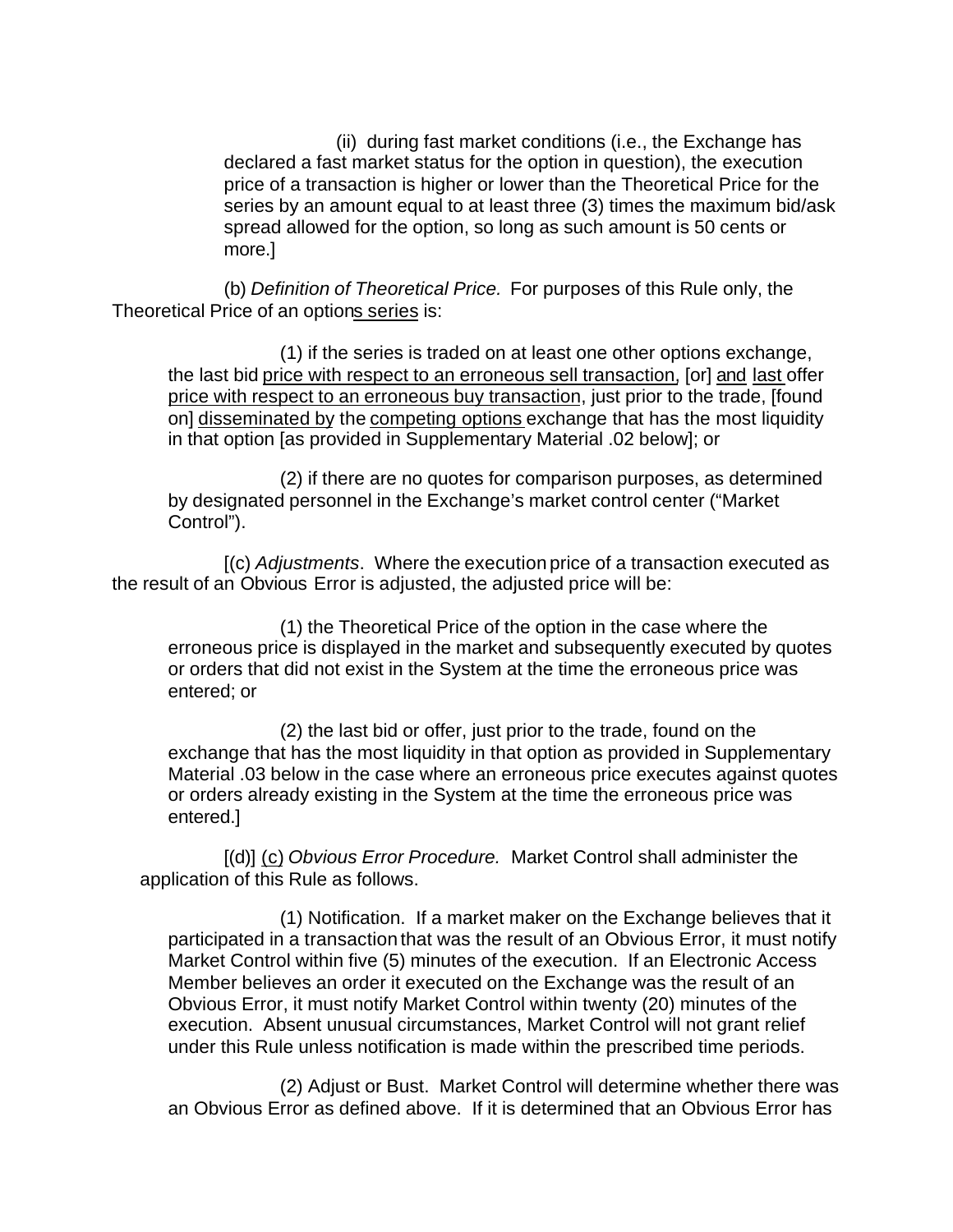occurred, Market Control shall take one of the [following] actions listed below.[:] Upon taking final action, Market Control shall promptly notify both parties to the trade.

(i) [w]Where each party to the transaction is a market maker on the Exchange, the execution price of the transaction will be adjusted by Market Control to the prices provided in paragraphs (A) and (B) below unless both parties agree to adjust the transaction to a different price or agree to bust the trade within ten (10) minutes of being notified by Market Control of the Obvious Error.[; or]

(A) Erroneous buy transactions will be adjusted to their Theoretical Price (1) plus \$.15 if the Theoretical Price is under \$3, and (2) plus \$.30 if the Theoretical Price is at or above \$3.

(B) Erroneous sell transactions will be adjusted to their Theoretical Price (1) minus \$.15 if the Theoretical Price is under \$3, and (2) minus \$.30 if the Theoretical Price is at or above \$3.

 (ii) [w]Where at least one party to the Obvious Error is not a market maker on the Exchange, the trade will be busted by Market Control unless both parties agree to [adjust the] an adjustment price [of] for the transaction within thirty (30) minutes of being notified by Market Control of the Obvious Error. [Upon taking final action, Market Control shall promptly notify both parties to the trade.]

(e) *Obvious Error Panel*.

(1) Composition. An Obvious Error Panel will be comprised of representatives from four (4) Members. Two (2) of the representatives must be directly engaged in market making activity and two (2) of the representatives must be employed by an Electronic Access Member.

(2) [Request for] Scope of Panel's Review*.* If a party affected by a determination made under this Rule so requests within the time permitted in (3) below, the Obvious Error Panel will review decisions made by Market Control under this Rule, including whether an Obvious Error occurred, whether the correct Theoretical Price was used, and whether an adjustment was made at the correct price. A party may also request that the Obvious Error Panel provide relief [under] as provided in this Rule in cases where the party failed to provide the notification required in paragraph [(d)](c)(1) and Market Control declined to grant an extension, but unusual circumstances must merit special consideration.

(3) Procedure for Requesting Review. A request for review must be made in writing within thirty (30) minutes after a party receives verbal notification of a final determination by Market Control under this Rule, except that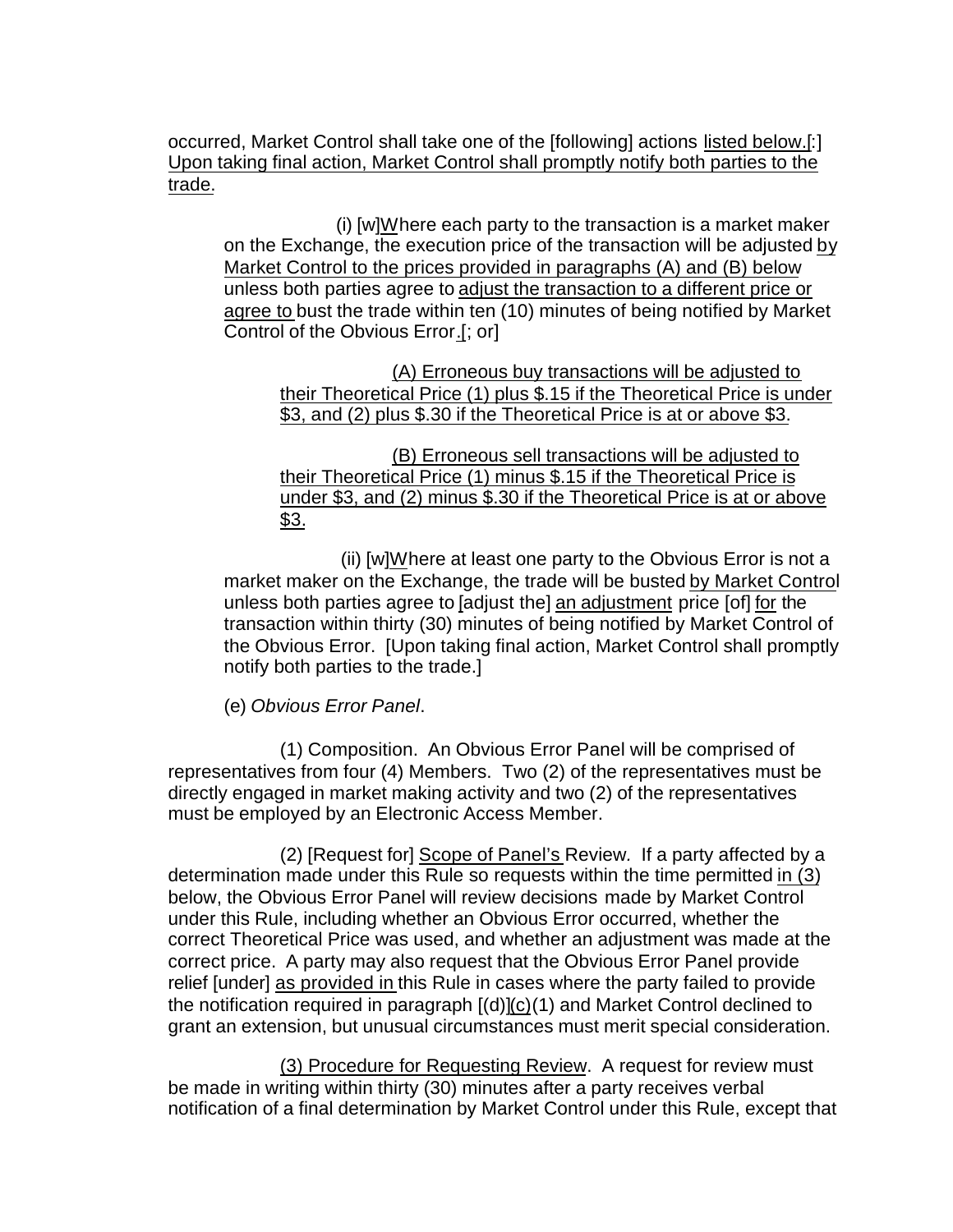if notification is made after 3:30 p.m. Eastern Time, either party has until 9:30 a.m. Eastern Time the next trading day to request review. The Obvious Error Panel shall review the facts and render a decision on the day of the transaction, or the next trade day in the case where a request is properly made after 3:30 on the day of the transaction or where the request is properly made the next trade day.

[(3)] (4) Panel Decision. The Obvious Error Panel may overturn or modify an action taken by Market Control under this Rule upon agreement by a majority of the Panel representatives. All determinations by the Obvious Error Panel shall constitute final Exchange action on the matter at issue.

#### *Supplementary Material to Rule 720*

[.01 For purposes of paragraph (a) of this Rule, the maximum bid/ask spread shall be the maximum bid/ask spread allowed under Rule 803(b), unless a wider spread has been allowed by the Exchange for the option because of unusual market conditions, such as high market volatility.

.02 The Theoretical Price will be determined under paragraph (b)(1) above as follows: (i) the bid price from the exchange providing the most volume will be used with respect to an erroneous bid price entered on the Exchange, and (ii) the offer price from the exchange providing the most volume will be used with respect to an erroneous offer price entered on the Exchange.

 .03 The price to which a transaction is adjusted under paragraph (c)(2) above will be as follows: (i) the bid price from the exchange providing the most volume for the option will be used with respect to an erroneous offer price entered on the Exchange, and (ii) the offer price from the exchange providing the most volume for the option will be used with respect to an erroneous bid price entered on the Exchange. If there are no quotes for comparison purposes, the adjustment price will be determined by Market Control.]

[.04] .01 When Market Control determines that an Obvious Error has occurred and action is warranted under paragraph  $[(d)](c)(2)$  above, the identity of the parties to the trade will be disclosed to each other in order to encourage conflict resolution.

[.05] .02 To qualify as a representative of an Electronic Access Member on an Obvious Error Panel, a person must (i) be employed by a Member whose revenues from options market making activity do not exceed ten percent (10%) of its total revenues; or (ii) have as his or her primary responsibility the handling of Public Customer orders or supervisory responsibility over persons with such responsibility, and not have any responsibilities with respect to market making activities.